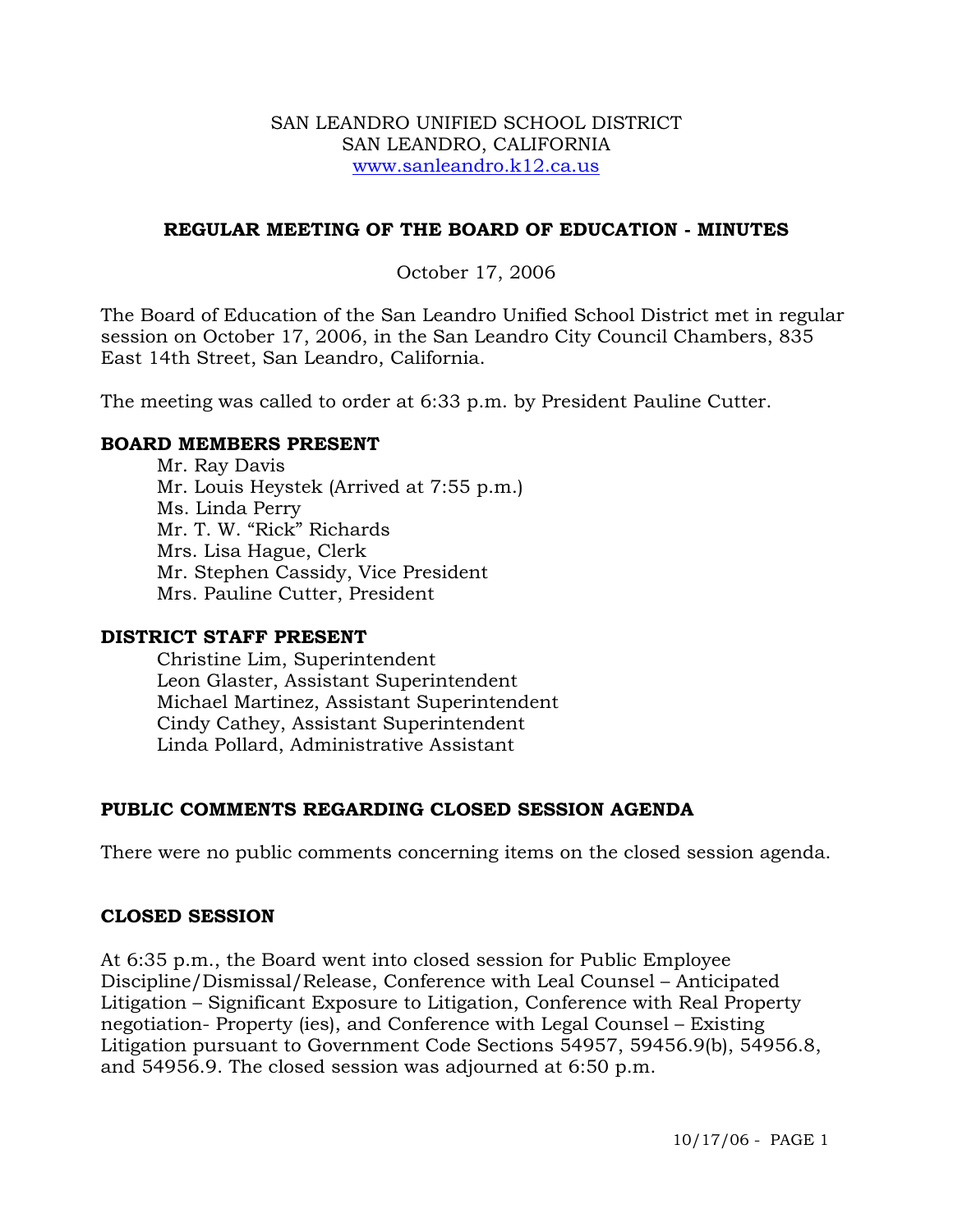The Board returned to open session at 7:00 p.m. with the Pledge of Allegiance to the Flag. President Cutter said the Board had been in closed session and no action was taken.

# **APPROVAL OF AGENDA**

On a motion made by Mr. Richards and seconded by Mr. Davis, the Board approved the agenda for the regular meeting of October 17, 2006, by a 6-0- vote. Trustee Heystek was absent.

### **PRESENTATIONS**

- \* San Leandro High School principal, Amy Furtado and the Board, presented San Leandro High School Athletic Trainer Sean Mosbey with a Certificate of Commendation for his valor and quick response in a medical emergency situation at a recent San Leandro High School football game.
- \* San Leandro Rotary Club President Robert Duey and Sara Ennor, Dictionary Project Chair, were presented, by the Board, with a Certificate of Appreciation for the San Leandro Rotary Club's generous gift of dictionaries to every third grade class and to every third grade student in the district. Superintendent Lim also presented letters of thanks from the 3rd grade class at Madison Elementary School.
- \* President Cutter noted that because Director of Student Support Services, David Lorden, was unable to attend the meeting, his presentation related to the District's student discipline procedures as well as, a review of the 2005-2006 suspension and expulsion data would be postponed to a future agenda.
- ∗ Amy Furtado, Principal of San Leandro High School presented the initial steps that have been taken to provide an improved Security & Safety Plan for the high school.

 Ms. Furtado explained that in accordance with SB 187 requiring schools to develop, evaluate, and amend its Comprehensive School Safety Plan on an annual basis, the high school, along with David Lorden, Director of Student Support Services, had begun working on revising their school safety plan.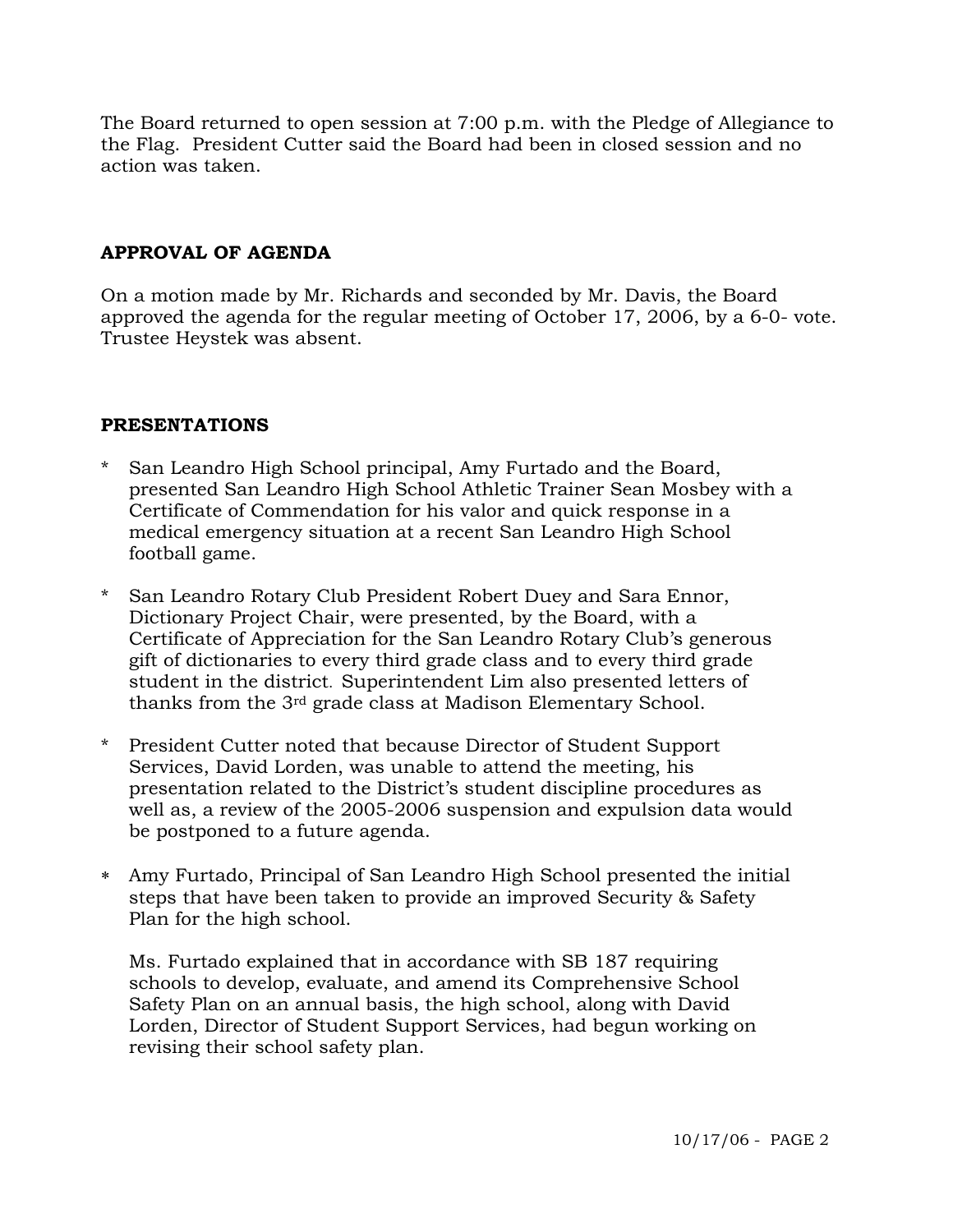In addition to complying with the requirements of the Comprehensive School Safety Plan, and as a way of insuring effective safety and security, Ms. Furtado reported that the District and staff had begun investigating the installation of additional surveillance/security cameras on the campus. In addition a desk would be placed at the front entrance, staffed by employees in the Return to Work Program (district employees on Workman's Comp and needing light duty) beginning October 18; a campus supervisor would be responsible for monitoring the student parking lot gate; and a Safety Task Force would be convened to monitor security and safety, brainstorm additional safety measures, provide training for staff, and investigate/study effectiveness of safety and security measures.

Mrs. Furtado emphasized that the safety of their students was taken extremely seriously by staff and they would continue to seek ways to make the high school campus safe for every student and every adult.

 The Board appreciated the efforts being made at the high school, and was particularly pleased that there would be someone at the front entrance of the school monitoring those entering the school during school hours.

 Responding to Mrs. Cutter's question, Ms. Furtado explained that, depending on the drill, there were three evacuation plans in place. Plan A, all students would evacuate to the closest grassy assembly area; Plan B would be an "all field evacuation" should it be unsafe to be in the front of the school; and Plan C, if the high school is not safe, AC transit would transport students to Bayfair Center (which was suggested by the police). In the case of a lockdown, the campus supervisors would lock the gates immediately. She also noted that should it be necessary to evacuate during the lunch period, students have been told to "fall back" and return to the class they just completed.

 Mr. Davis didn't see Plan C as a practical evacuation solution, and Mrs. Hague asked about the training of those monitoring the front entrance.

 Ms. Perry felt that there needed to more focus on monitoring the staff parking lot area (north lot) which she saw as a vulnerable area.

 Mr. Cassidy was concerned about the multiple entrances on the site, and felt that, by not monitoring all areas i.e. the north gate and handicapped gate of the school weakened the plan. He strongly urged staff to consider having someone monitor those areas all day and requested that staff report back to the Board with an update. Superintendent Lim said that his suggestion had been discussed and Ms. Furtado felt that there were more important pressing issues that needed to be addressed at this time, with Ms Furtado interjecting that a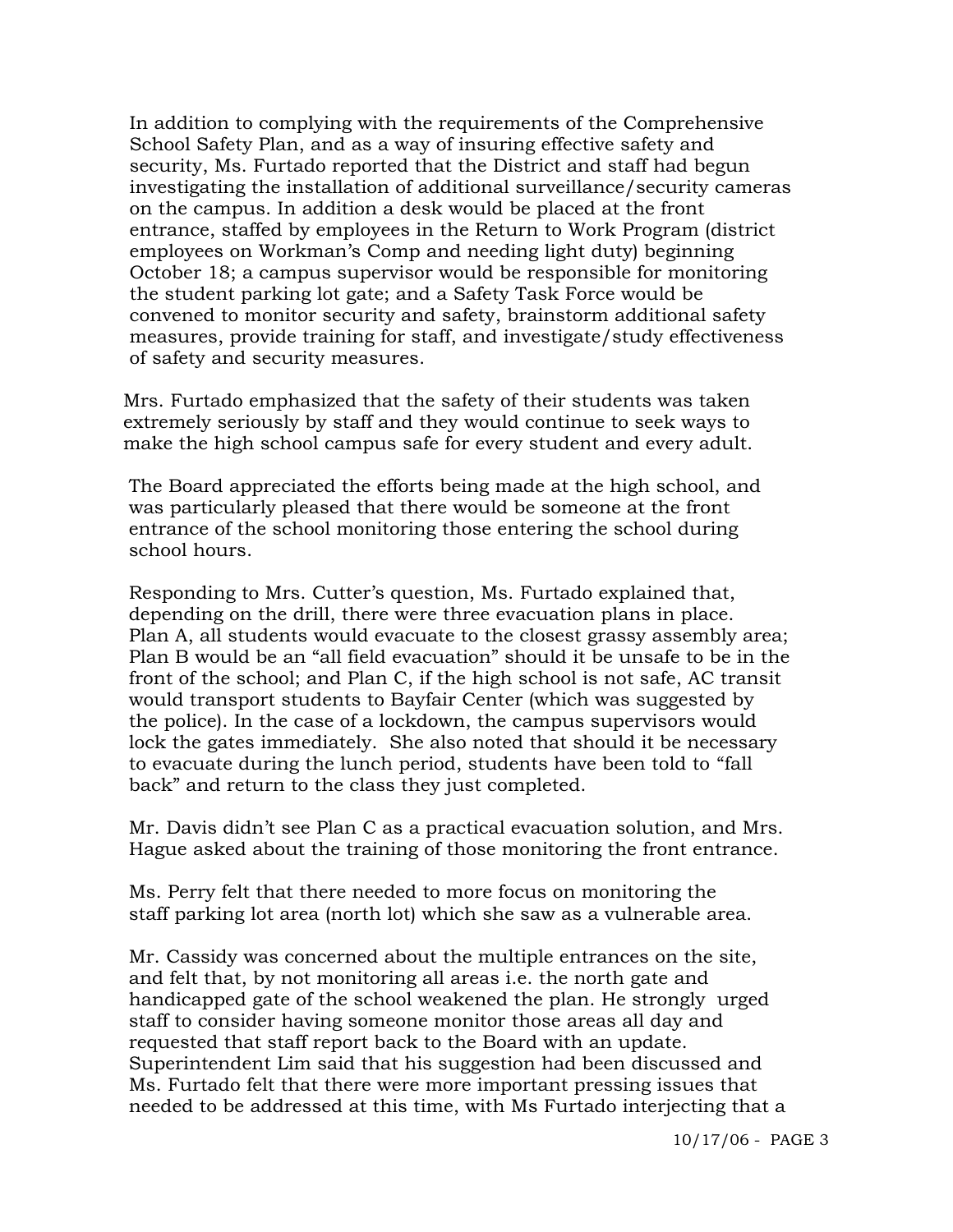possible solution would be to have the campus supervisor patrol the front of the school, the north gate and handicapped entrance (which is required to be accessible all day), throughout the day, adding that in the event of a security issue, the gates provided the ability to secure the campus during a lockdown which had been the initial purpose of installing the gates.

 Mr. Cassidy was also concerned about non-handicapped students using the handicapped entrance. Ms. Furtado explained that by limiting access of that entrance to only handicapped students would be problematic, as it also used as a drop off zone for parents, as well as ROP students.

 He was also interested and looking forward to hearing more details and specifics about the efforts the school was undertaking to improve the relations amongst students (i.e. African American and Latino). Ms. Furtado indicated that the Safety Task Force would be addressing that issue, along with Assistant Principal, Dr. Sahilli, lending his experience in that area.

 Mrs. Cutter noted that it was important to keep in mind that, when manning areas on the campus, jobs were not being taken away from union employees. She thanked Ms. Furtado for everything she does for the kids.

### **PUBLIC TESTIMONY ON NON-AGENDA ITEMS**

• Billy Campbell, Teamsters 856 representative, raised concerns regarding the selection of participants in the Return to Work Program being implemented at the high school as a way of increasing security at the front entrance of the school. In addition, while he appreciated all that the Board has done for custodians, he was concerned about, what he felt were, unfair practices towards his unit.

**REPORTS 8 p.m. Time Specific**  Student Representatives' Reports – There was no report.

### **REPORTS**

1) Correspondence – Clerk Hague reported receiving emails from "blank" (name redacted per settlement) regarding grievance, payment of wages,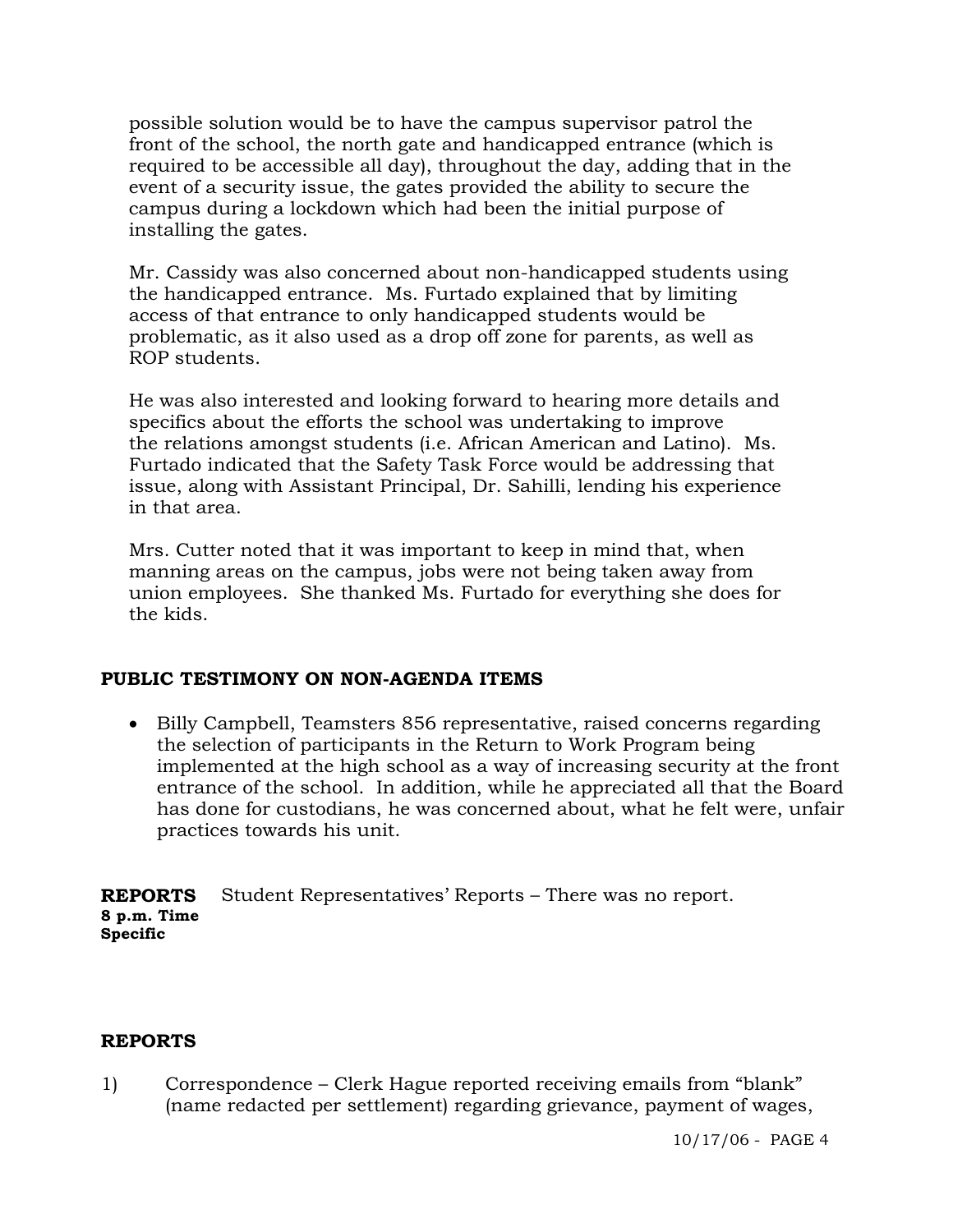and request for conference; from Belen Magers regarding the Muir Spirit Rally; from Kevin Bynes regarding East Bay Elementary School Forum; from Sabrina Ramirez regarding evaluations; from Yvonne Day regarding SLCAN City Council Forum; from Deborah Cox regarding Measure B block walk; from Darryl Johnson regarding San Leandro High School tennis courts; and Heidi Finberg regarding upcoming Chamber events.

2) Superintendent's Report – Superintendent Lim wished Business Manager Bruce Colby good luck, announcing that he was a leading candidate, soon to be Board approved by Davis Unified, as the Assistant Superintendent. Mr. Colby thanked the Board for giving him the opportunity to serve the San Leandro community and school district, making note to the Board that "San Leandro has heart, to hang in there, stay the course, because great things are happening in San Leandro".

Superintendent Lim reported that all of the administrators attended the annual mandatory sexual harassment training on Thursday, October 19.

She announced that the second Staff Development Day would be Monday, October 23. Various activities planned for this day included:

- A English Language Arts development technique training for English learners called Frontloading for all K-5 elementary teachers with secondary staff (grades 6-12) learning the secondary portion called SALT (Secondary Academic Language Tools)
- A State verification review for all Special Ed staff
- All Custodians and maintenance would be participating in a training
- Office managers/attendance clerks would be receiving training on the new E-Truancy Program training and discussing Aeries, making sure the District is in line with our student data base
- All campus monitors and Lincoln staff would be receiving First Aid/CPR training at Lincoln with Lester Sousa

Ms. Lim looked forward to the communication workshop tonight, stating that it will really set the tone for the District's plans for the year.

- 3) Board Committee Reports
	- Communication Mr. Cassidy said the committee met on October 12 and discussed a range of topics that would be included in the communication plan discussion later on tonight. In addition, they received an update on two upcoming events: the Window Dedication Project and New Adult School. They also received a draft proposal for the District website, adding that it was his hope to have it launched this semester.
- 5) Board Representatives' Reports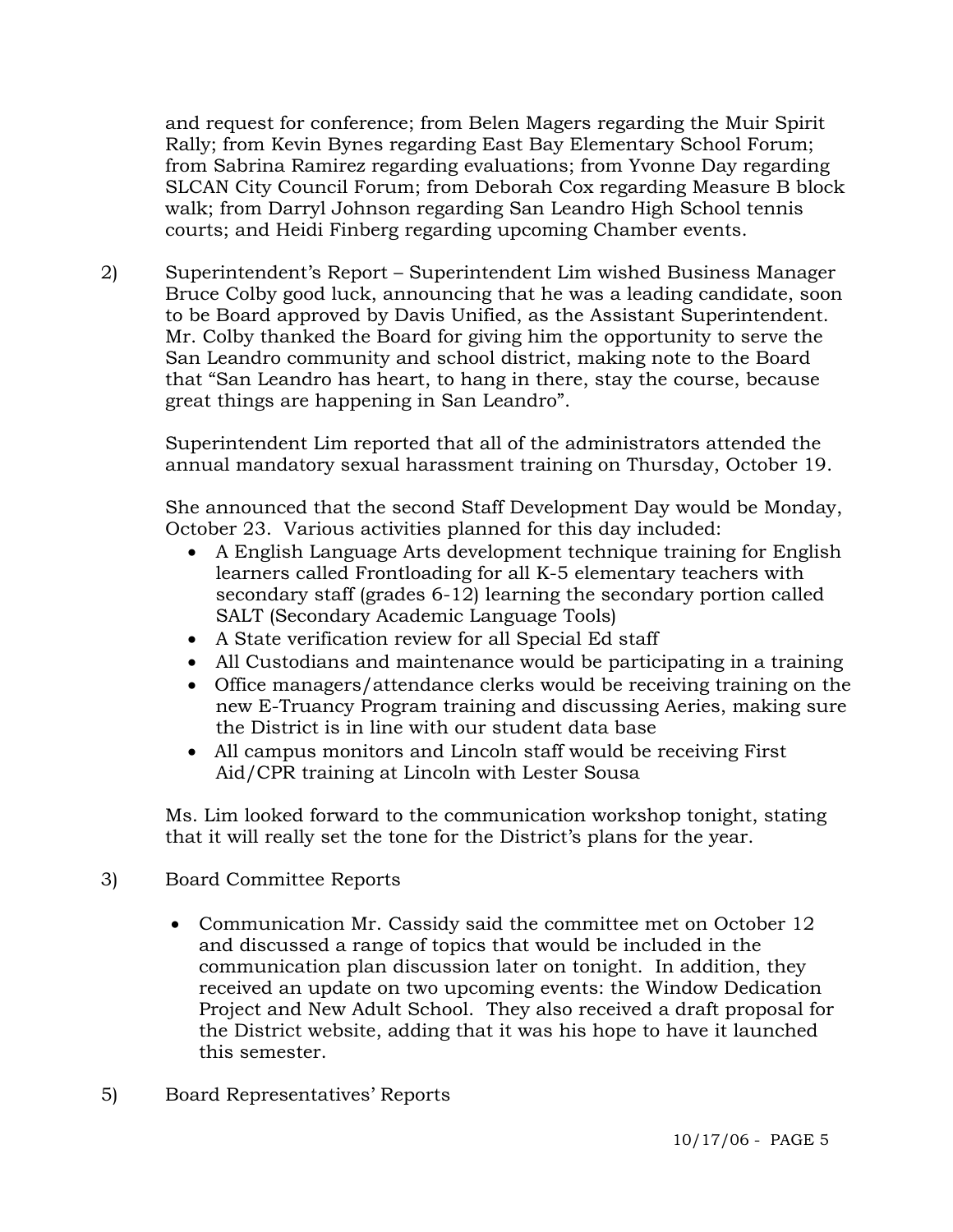- Alameda County School Boards Assn. Ms. Perry reported that the committee met jointly with Contra Costa School Board Association on October 5 and discussed the achievement gap (materials received at the meeting were shared with Board members as well as the Superintendent and Assistant Superintendent Cindy Cathey), adding that this was her first meeting at President. The next meeting will be the "Teacher of Year" on October 25 at Chabot College. Different intervention programs in Alameda County will be discussed at their November 16 meeting, reminding the Board that the trainings and forums provided by ACSBA were free.
- Eden Area Regional Occupational Program Mr. Richards reported that the committee met on October 5. San Leandro High School student, Angel Trejo, was recognized as Student of Month for October for his work in the Dental Assisting class. The committee reviewed the auto collision repair and painting program courses. Dates for sophomore tours were shared, and they acknowledged 56 San Leandro High School computer graphic students who received awards at the Alameda County Fair. The new classified salary increases were also approved.

 It was noted that the Board members were now receiving the ROP agenda by email.

### **CONSENT ITEMS**

### General Services

1.1-C Approval of Board Minutes – October 3, 2006

### Human Resources

2.1-C Acceptance of Personnel Report

### Business, Operations and Facilities

- 4.1-C Ratification of Payroll
- 4.2-C Approval of Bill Warrants
- 4.3-C Intra-Budget Transfers
- 4.4-C Resolution #06-47 to Declare Certain Equipment Surplus and/or Obsolete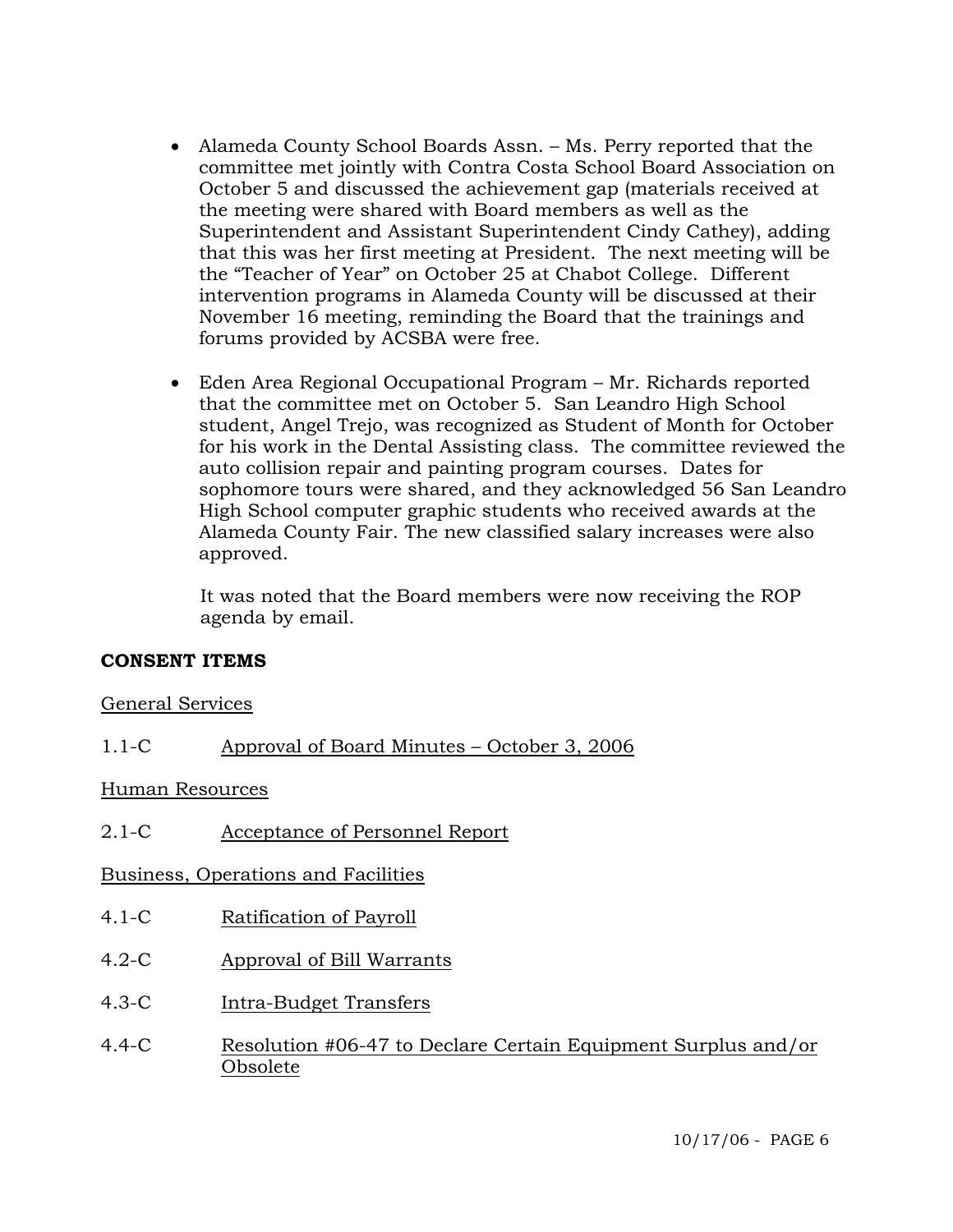| $4.5-C$ | Change Order No. 1, Port of Oakland Noise Abatement Windows<br>Project: Wilson Elementary School   |
|---------|----------------------------------------------------------------------------------------------------|
| $4.6-C$ | Change Order No. 1, Port of Oakland Noise Abatement Windows<br>Project: Garfield Elementary School |
| $4.7-C$ | Change Order No. 1, Port of Oakland Noise Abatement Windows<br>Project: Monroe Elementary School   |
| $4.8-C$ | Change Order No. 1, Port of Oakland Noise Abatement Windows<br>Project: John Muir Middle School    |
| $4.9-C$ | Change Order No. 2, John Muir Adult School, Phase I, Site Work<br>Project                          |

On a motion made by Mr. Davis and seconded by Mr. Richards, the Board approved the consent items by a 7-0 vote.

# **INFORMATION ITEMS**

Educational Services

3.1-I Williams Uniform Complaint Procedure Quarterly Report

The Board received for information the Williams Uniform Complaint Procedures Quarterly Report: July-September 2006.

The Board took a recess at 8:03 p.m. and returned at 8:10 p.m.

### **BOARD WORKSHOP: The District's Communication Plan**

As part of the Superintendent's goals for the 2006-2007 school year, the Board and community received information by staff and engaged in an interactive process to refine and improve the District's evolving "One Clear Voice" Draft Communication Plan that would identify funding sources to promote and cultivate positive, collaborative, professional relations and enhance communication with internal and eternal stakeholders.

Robin Michel, Communication Outreach Specialist, presented a brief overview of the Stanfill Associates' 1989 Communication Audit, and the Fern Tiger Associates' 2005 Report: *Engaging the San Leandro Community in its Schools*.

Similarities between the reports indicated that the community's view of the District was often based on how they viewed their neighborhood schools. Most people relied on word of mouth information first, then newspaper coverage. Most newspaper coverage focuses more on the negative than the positive. Each report said that District was impacted negatively by not having a communication person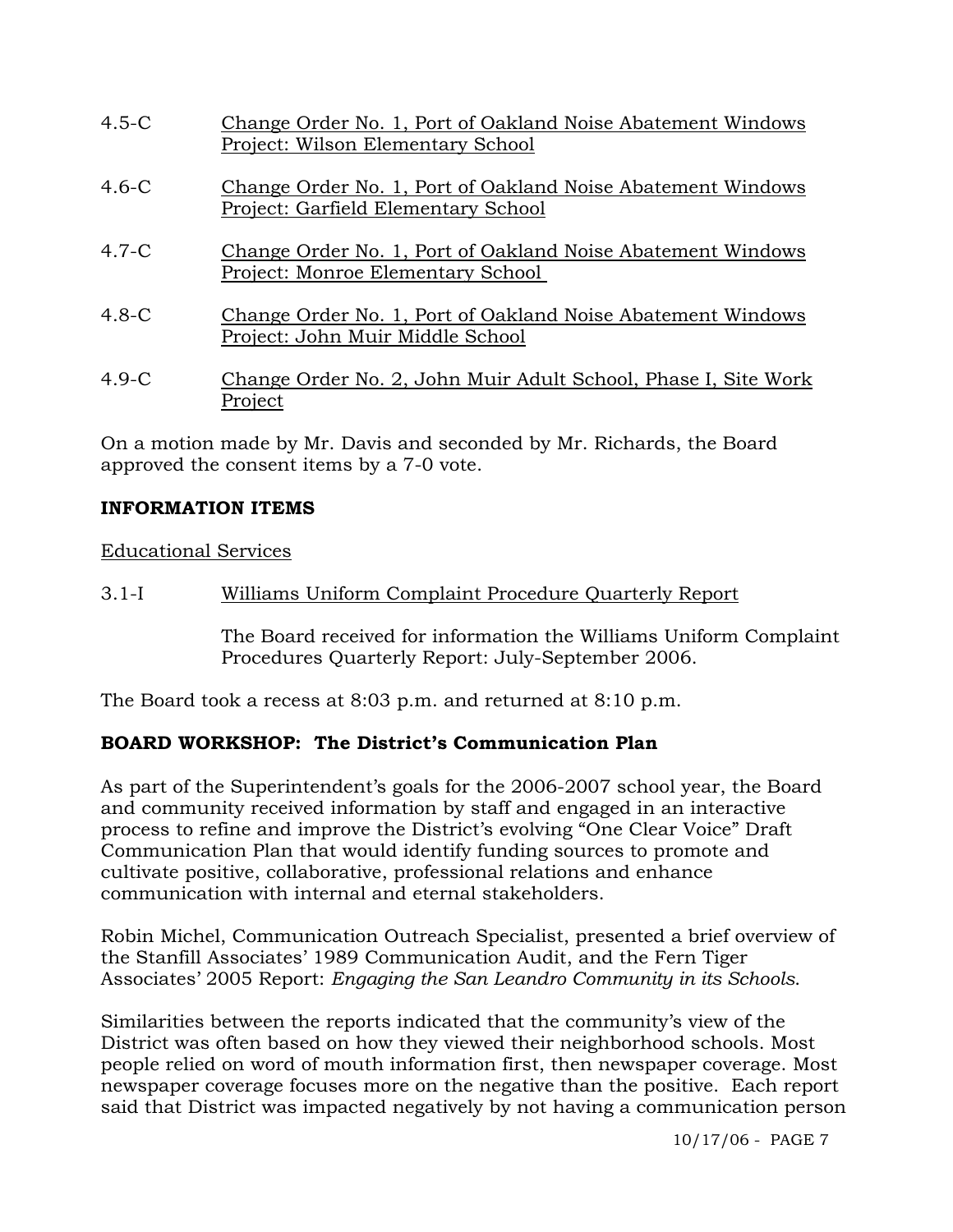on staff. Lack of visibility of the Superintendent was also noted in both reports with Fern Tiger Associates concluding that *"It will be increasingly important to develop a structured, comprehensive and strategic communications plan that enables diverse audiences to understand the struggles of the District in a way that forces education issues to be community issues – not just District issues*."

Ms. Michel said that since these two reports were issued, and more importantly since Superintendent Lim began, the Board and District staff have made efforts to improve its relationship with the community and outside groups. Methods have highlighting District news in the City News newsletter (2003-2005); launching *Bridging Communication*, a quarterly publication in 2003 to the present; restoring the Board's Communications Committee in 2004, and hiring a District communications outreach specialist in 2005. The District also held six community forums on top issues facing our schools, published a city-wide newsletter, *Focus*, hosted two annual Parent Leaders' Receptions and published a series of informational ads in the *San Leandro Times* focusing on new programs and student accomplishments.

Other highlights included publishing the Superintendent's Message in school newsletters, and holding leadership training for principals with Tom DeLapp, which resulted in launching a "Message from the Superintendent" on the monthly school menu. The District has also strengthened relationships with the media through conversations, emails and press releases, resulting in positive stories.

Ms. Michel explained that the One Clear Voice Draft Communication Plan contains different components focusing on internal communications, and external communications – students and families, other stakeholders. In addition to continuing with those strategies already in place, the District plans to distribute an email communication to every employee after each Board meeting, redesign the Web site, develop better signage at the District office, and develop a media and friends distribution list.

In order to dispel any misconceptions that arise by "word of mouth", Ms. Michel stressed the importance that the District expand its participation in San Leandro community organizations, schedule speaking engagements for the Superintendent and district representatives, and continue regular ongoing communication with union leadership. As a first step to increasing communication and building trust, and through the recent Parent Leaders' Reception, the first Superintendent's Parent Leaders' Council had been scheduled for November 15.

Ms. Michel also shared evaluation results from the October 5 Parent Leaders' Reception, where, to improve communication, participates were asked to rate the District based on ways identified at last year's reception. Results of the evaluation indicated that attendance of District officials/Board at meetings to discuss/explain District initiatives and the Superintendent's message included in school's bulletin ranked the highest, noting that the District would need to focus

10/17/06 - PAGE 8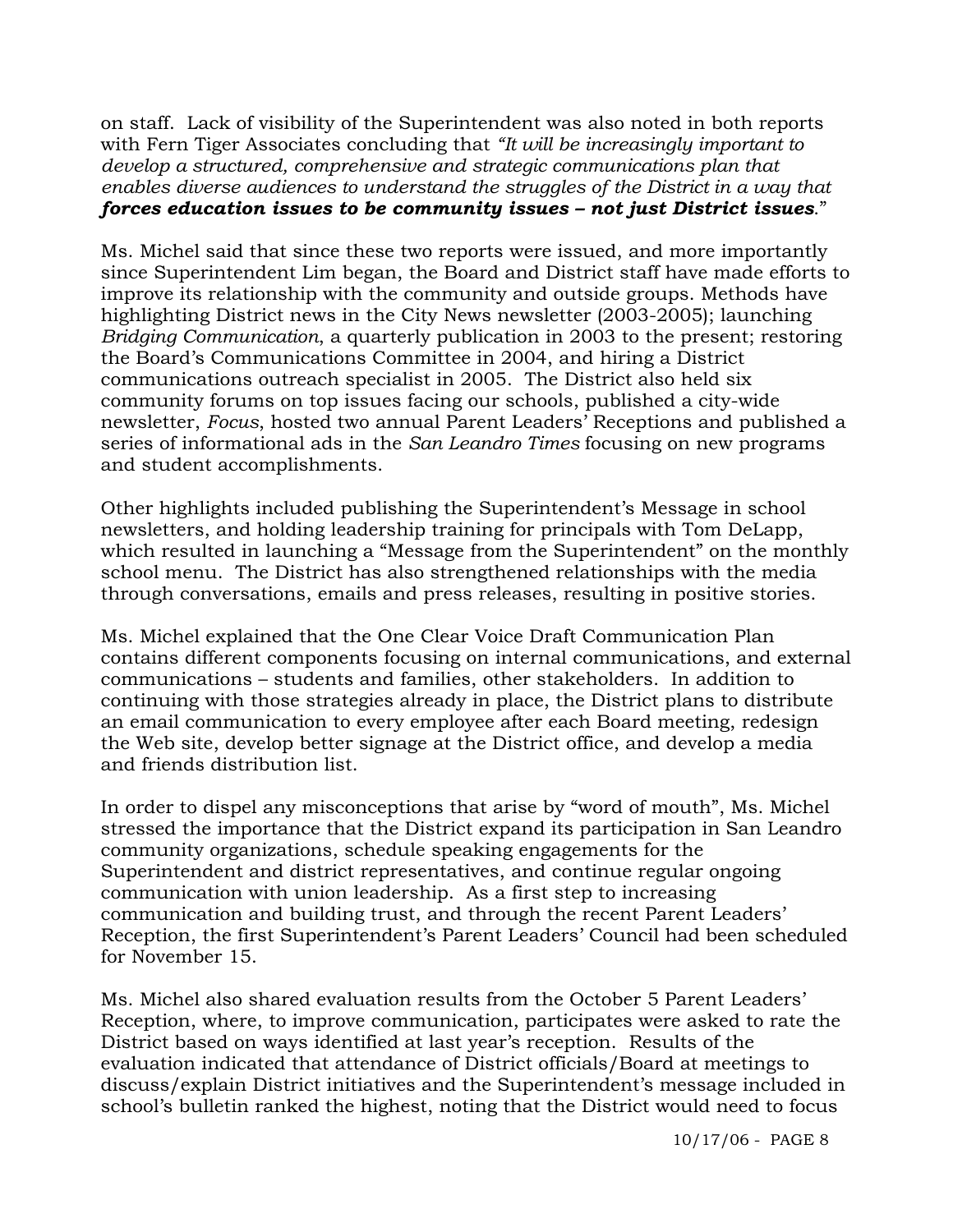more attention to those areas ranked "needs work or good" such as timely communication.

Mr. Cassidy added that there was a desire from the group to have the Board and Superintendent attend more of the organizational events at the schools i.e. School Site Council Meetings.

Participants were also asked, "If you could wish one thing for the San Leandro schools, what would it be?" "Caring teachers, increased funding, high achievement for ALL students, better intervention programs, challenging and exiting curriculum, more parents volunteering and attending PTA meetings, safe environment, and community support were some of the responses received from the parents.

Ms. Michel ended the presentation quoting Anthony Robbins, "The way we communicate with others and with ourselves ultimately determines the quality of our lives", noting that we could also add, "….and it determines the quality of our schools."

The Board thanked Ms. Michel for the very informative report and agreed that communication was the key to the success of the District. Questions, comments, and suggestions shared by the Board focused on delivering the same message and speaking with "one clear voice", where Ms. Michel suggested scheduling another workshop to develop those messages together. Developing a plan and infrastructure that would sustain the powers of time and budget, and eliminate the need to "recreate the wheel" was also a concern for the Board.

Mr. Davis would like to see the Board receive some type of centralized calendar similar to the one distributed amongst the leadership team members listing critical events occurring in the District and the school sites which would help members' check their availability. He also pointed out that the community was often unaware of the necessary processes that needed to be completed before information was communicated. He suggested that by acknowledging receipt of concerns and questions raised by the community along with an estimated time of response would alleviate the community's perception of the District's lack of timely communication.

It was the desire of the Board to redesign a more "user friendly" navigation system on the web site that was pleasing to the eye, kept up to date and maintained on a regular basis, and expanded to the school sites.

Mr. Richards noted that "paper copies" of communication would still be needed and distributed as not everyone had access to the internet and that continuity and equity needed to be taken into consideration.

Mrs. Hague said in light of the very serious situation that occurred recently at Castro Valley High School, she was very impressed with their web site and its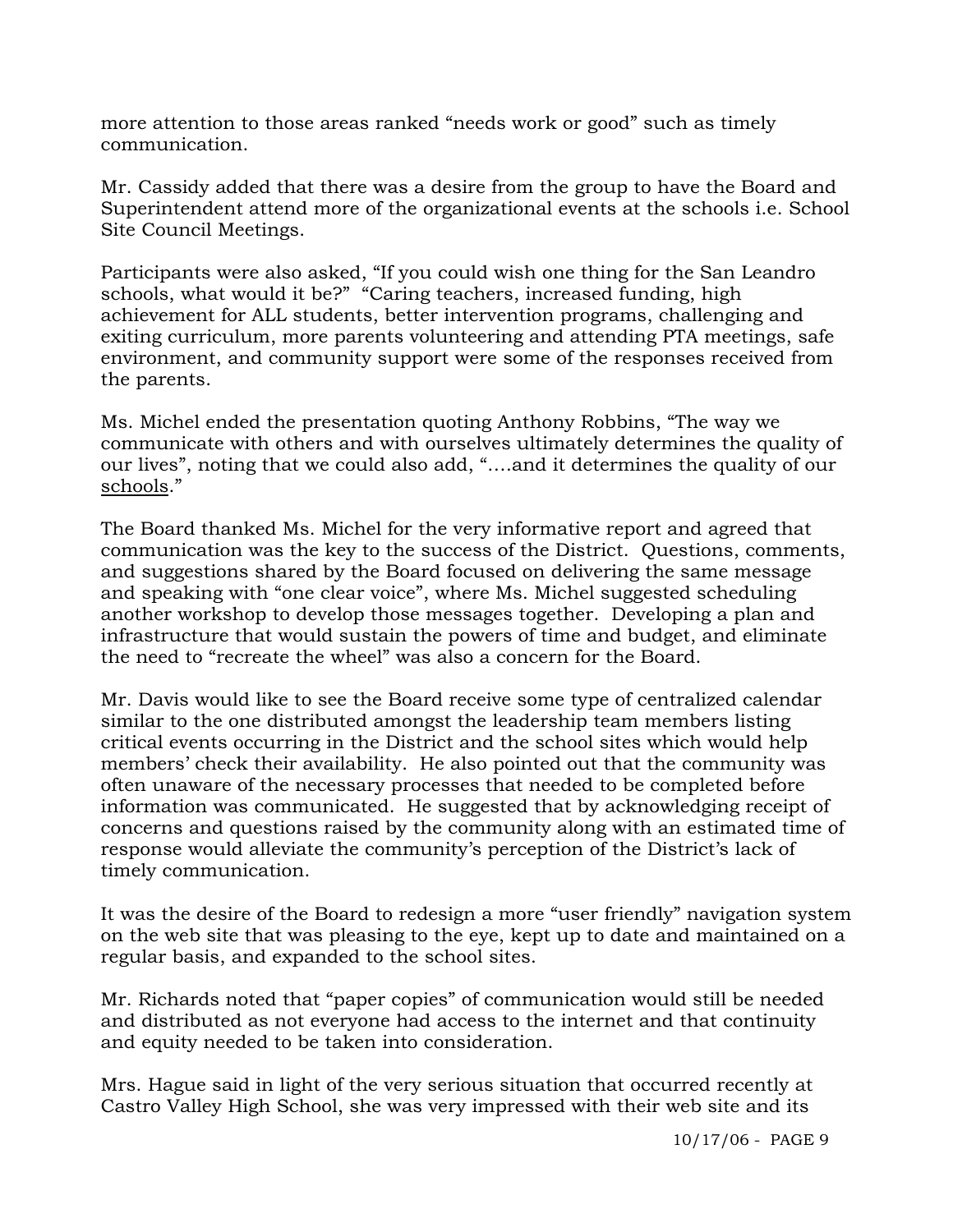ability to keep the community updated on what was happening at the site and Mrs. Cutter agreed that there needed to be a procedure in place that addressed that.

Madison Principal, Garry Grotke, felt that San Leandro was still a small school community in terms of how information was communicated, and in the case of a school site, what others say to each other often is the strongest line of communication and most challenging when trying to re-track and communicate accurate and "one clear voice" information.

On that same note, Business Manager Bruce Colby raised an interesting point that despite the fact that Pacific High School was sold over thirty years ago, the District was still being judged over that decision, noting that directing the community's focus on what is happening today, and putting those historical events "to rest" continues to be a challenge for the District.

Adding to Mr. Grotke's comments, Mrs. Cutter felt that reaching the teachers, not only through their unions, but through the District, would benefit the way information was communicated to the school community.

Mr. Heystek and Ms. Perry concurred that it was important to reach those who are not engaged in the District and may not understand the changes facing a school district.

Ms. Perry felt that the District had come a long way, and shared some historical goals around communication, adding that the Board's role, what vehicles were already in place, and who were our primary targets needed further discussion.

Mr. Cassidy looked forward to continuing the District's effort to engage the community and to another workshop in the early spring, adding that the upcoming Nov. 7 election would not only tell us how the community felt about the District, but would impact our work thereafter. He mentioned that flyers had also been distributed to the Homeowners' Associations as well as the Chamber and should be noted in the District's accomplishments. He thought that the implementation of ListServ would aid in dispersing information out in a timely manner to those who opted to participate in that service. Mrs. Cutter raised concerns regarding funding of such a plan, and suggested looking at the most effective way to get the word out that would impact the budget the least, and then look at the plan.

Assistant Superintendent Cindy Cathey thought that staff disseminating information directly to the teachers was important as they interact with a wide range of community members and could help promote positive messages.

Assistant Superintendent Mike Martinez said it was important to remember to acknowledge and communicate with the "senior" population of the community, who has passionate, deep-rooted feelings about the schools.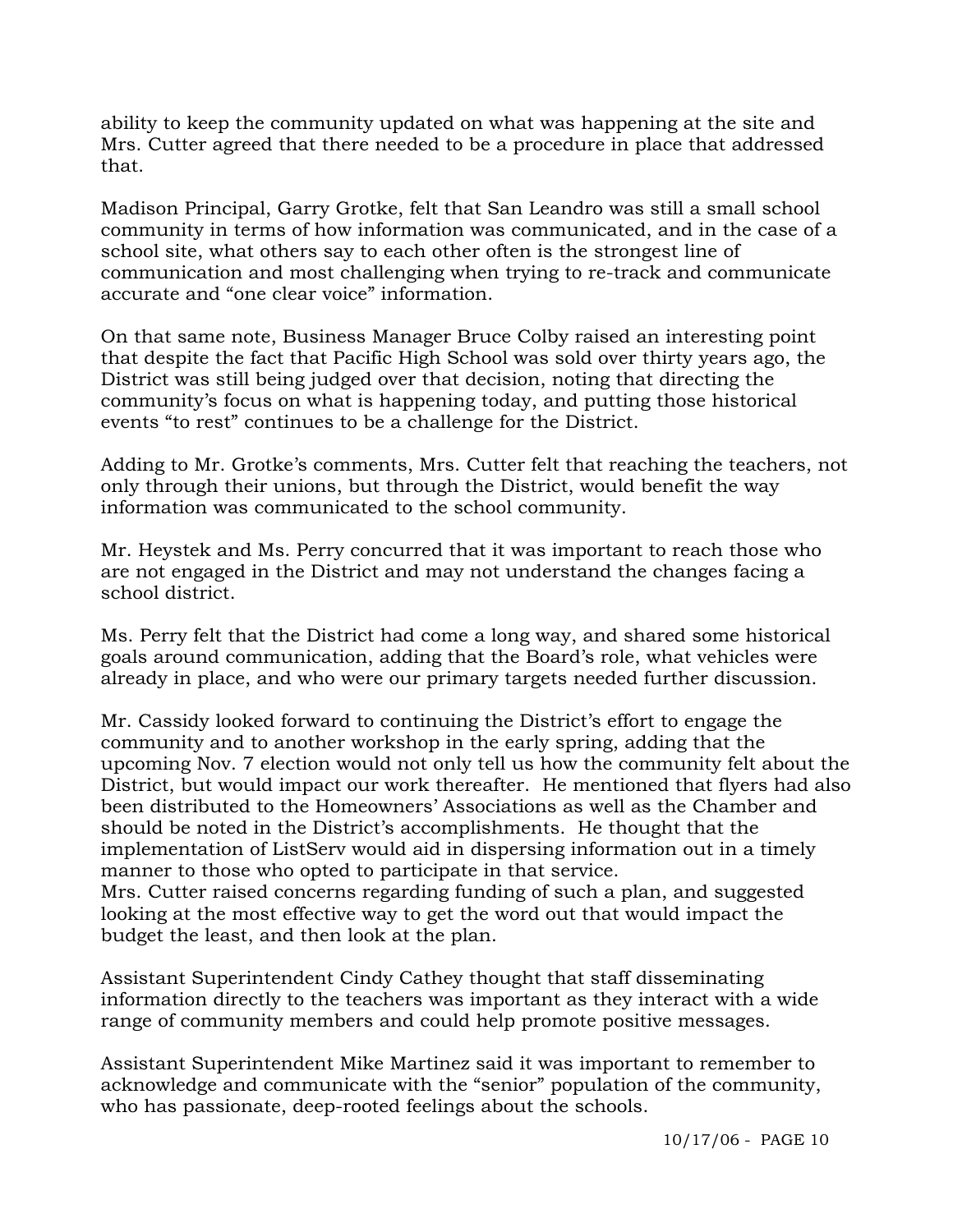Superintendent Lim emphasized that the District's message is about relationships, alluding to a message delivered by the Port of Oakland at the recent window dedication. She was in favor of a second workshop, which would give staff time to brainstorm messages, stories and themes to bring back for consensus building so that "one clear voice" could be developed.

Following the workshop the Board made the following suggestions:

- 1. Share the Master Calendar to the Board every week via the *Confidentially Speaking*.
- 2. Develop a district-wide template as a base for each site to post a unified voice message on their website.
- 3. Develop a press packet as a way of communicating positive information, as well as protocols to broadcasting and directing the community to the District website to access emergency updates if needed.
- 4. Develop a District-wide infrastructure that is systemic, sustainable within the parameters of the budget, and provides resources for a communication's person.
- 5. Once a Communication Plan is established, key talking points will be developed to perpetuate and communicate that "One Clear Voice."

Superintendent Lim said that staff would be incorporating the feedback shared tonight into the draft plan, and would return in January or February, once the web site was up and running, for further input from Board, adding that the overall theme would be to celebrate our successes, and accent the great things that are happening site by site, program by program, and in the community.

As an additional thought, Mr. Cassidy would love to see a one-page document developed by the District and available for distribution at community events listing key points on how the District was improving student achievement. He said that he had recently attended two school district presentations where that had been done and felt this would lend a hand to improving the community's confidence in the school district.

# **ADDITIONAL SUGGESTIONS AND COMMENTS FROM BOARD MEMBERS**

• Ms. Perry reported that she attended a Proposition 49 workshop, noting that in addition to funding for elementary schools, the program had been expanded to include middle schools, and the 21st Century Grant had changed to a high school focus. She wondered if the District was addressing all three levels, noting that the deadline for applying was Nov. 3.

 Assistant Superintendent Cindy Cathey explained that she had recently spoken to the District's external evaluator, Tim Tabernik, from HTA and reviewed the elementary requirements, what needs to be done to access the additional funding for middle schools to see if we qualify, and review data for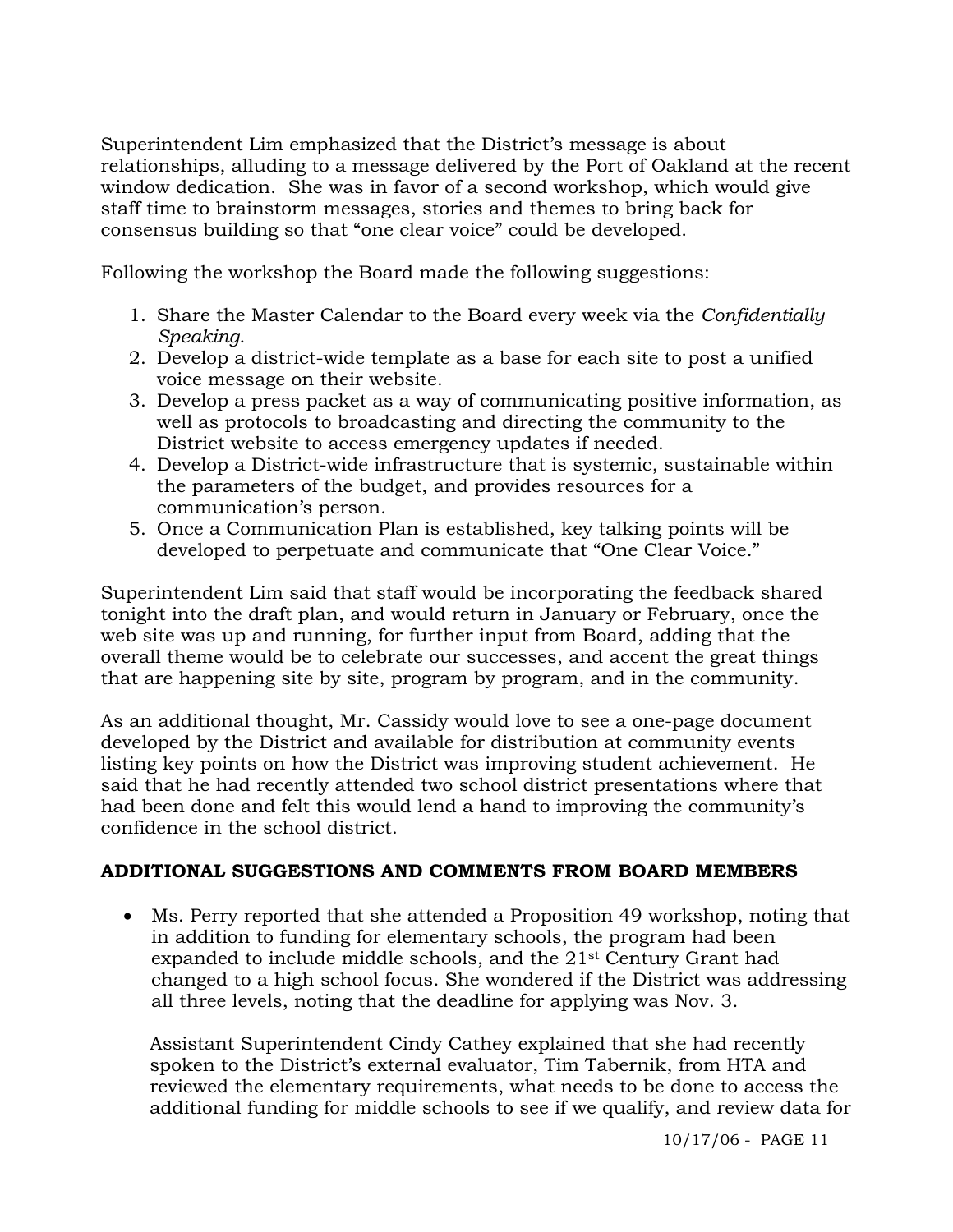the high school to see if we were a viable candidate for the  $21<sup>st</sup>$  Century high school level, adding that it was the evaluator's feeling that we were. Ms. Cathey said that she would be meeting with the District's Director of Student Services, David Lorden, to review and plan the District's next steps to be sure that we were in line for funding.

 Ms. Perry also reported attending the Parent Leader Reception, the window dedication, and the Muir Spirit Rally on October 6. She applauded Muir Principal, Belen Magers, for her innovative efforts towards getting he message out about attendance and expectations.

- Mr. Heystek said that, as a member of the Counseling Task Force, he joined administrators and counselors at the AB 1802 – Implementation Conference. He reported that AB 1802 provides an additional \$80 to supplement grades 7-12 counseling staff and that our District was poised to receive over \$300,000 towards this effort, noting that the plan needed to be approved and meetings with students scheduled before December 31. He said that the next meeting of the Counseling Task Force would be Oct. 26 and that the middle and high schools were currently in the process of developing their plans.
- Mrs. Hague announced that the PSAT would be administered on October 18, noting that an increased number of sophomores were taking the test. She attended the high school football game where the medical emergency occurred, complimenting staff for their quick response and professionalism. She reminded staff and the Board of the importance of securing additional funding possibilities to focus on the needs at Burrell Field i.e. bathrooms, etc.
- Mr. Cassidy appreciated the presentation on safety focusing on some of innovations being implemented. He reiterated his concerns regarding the level of safety with regards to monitoring those who come to the high school. He suggested focusing additional funding towards monitoring entrances to the campus; however, he did compliment staff for placing a desk at the front entrance and staffing it without impacting the general fund.

 He asked to receive a copy of the County salary schedule for teachers, and the District's ranking compared to other districts.

 He complimented staff for the efforts made at the Parent Leader Reception, stating that it was not only fun, but had a substantive content that was worthwhile. He added that parents indicated a desire for more direct access to the Superintendent on a regular basis and thanked the Superintendent for taking the initiative and scheduling the first meeting of the Parent Leadership Council, which set a very positive feeling amongst those in attendance.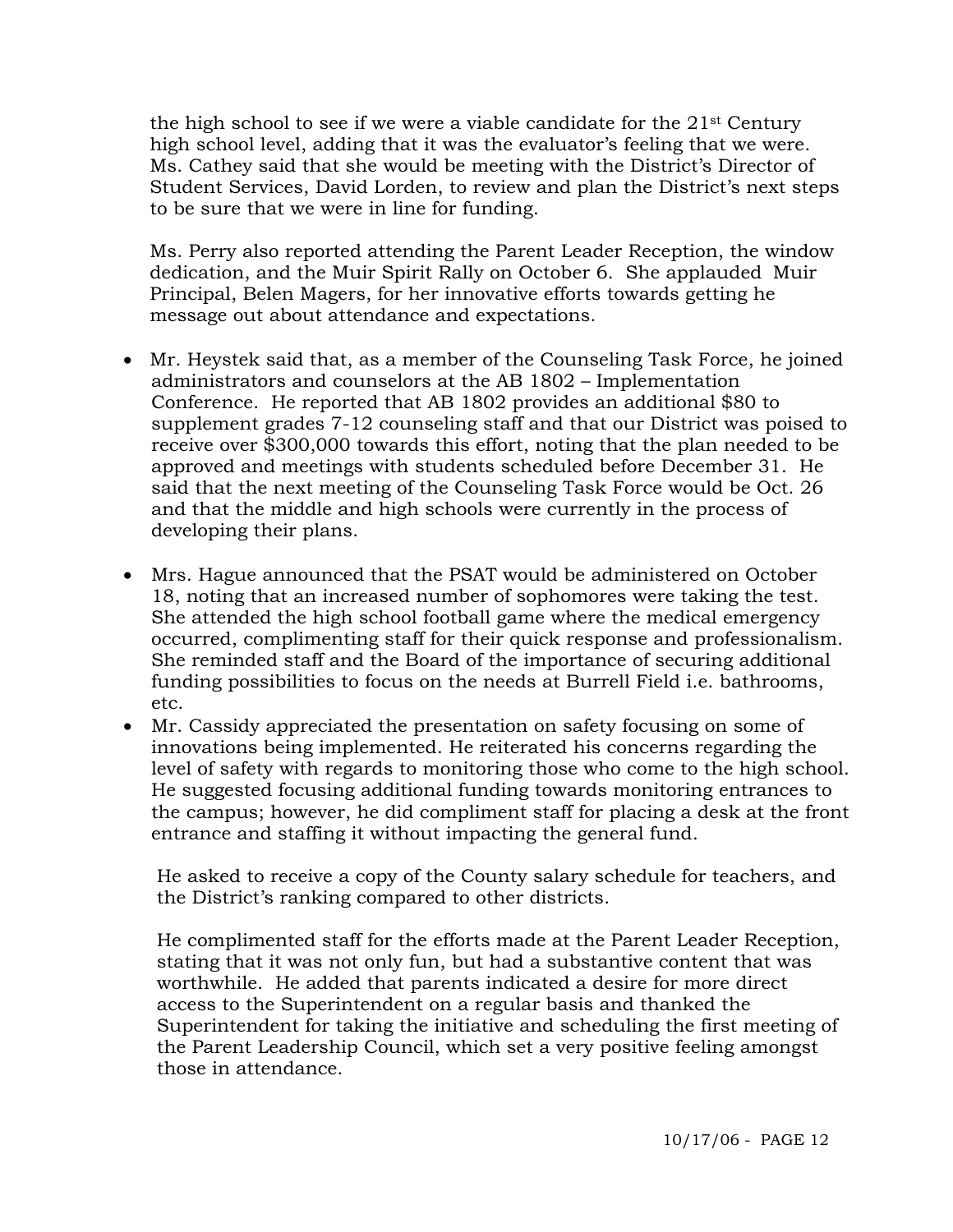• Mrs. Cutter reported speaking to a few Wilson Elementary School teachers a at the recent window dedication ceremony, encouraging them to come to the phone bank. Unfortunately they indicated that it wasn't that they didn't support the effort, but due to the fact that Wilson had recently been identified as a Program Improvement School, much of their time was being spent focusing on improving student achievement, thus preventing them from participating. With regards to the counseling plan, she would like to see those counselors, hired with the additional funding of AB 1802, designated to assist students at risk, thus alleviating the numbers from the existing counselors.